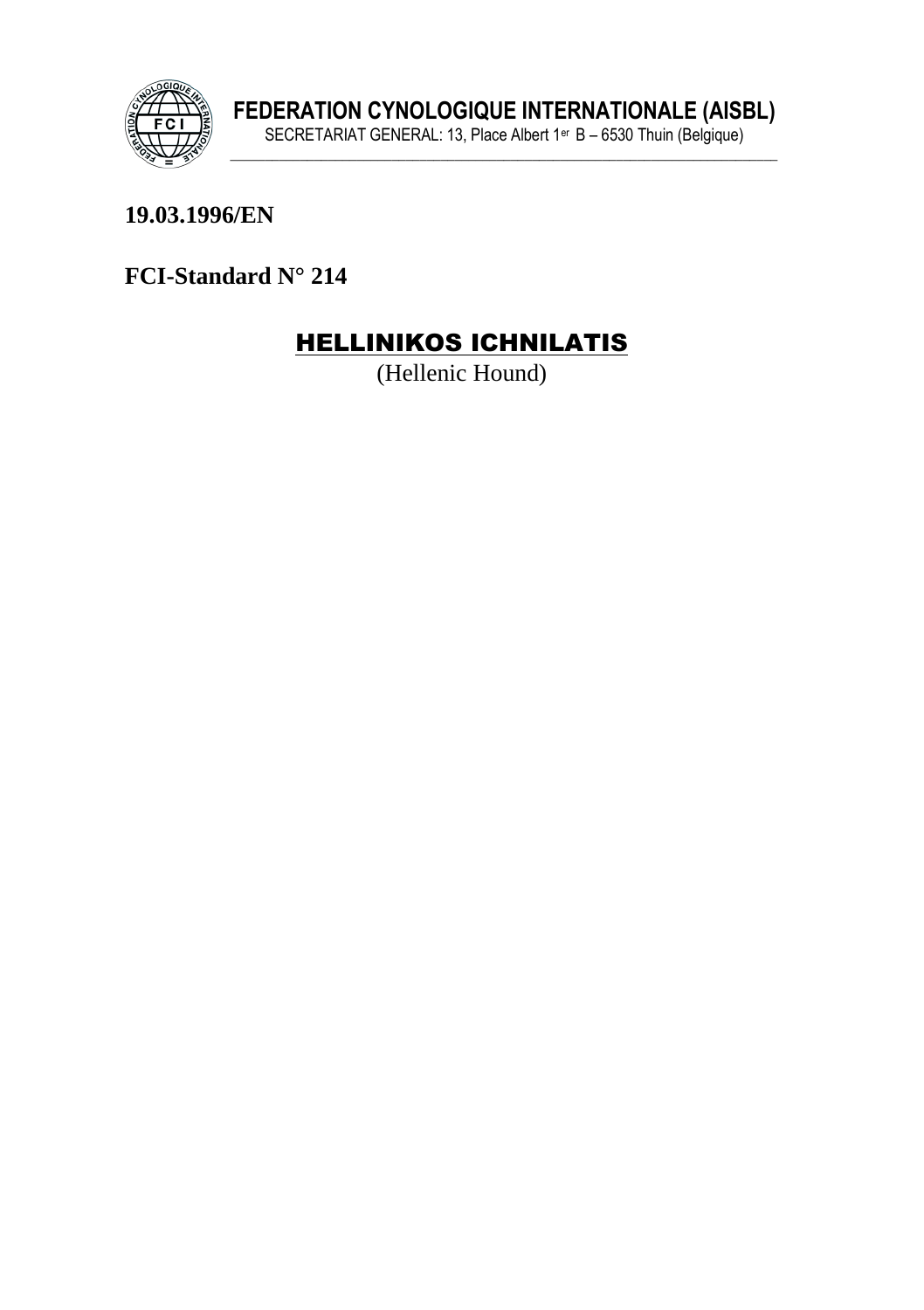2

**TRANSLATION**: Mrs Peggy Davis. Official language (FR).

# **ORIGIN**: Greece.

# **DATE OF PUBLICATION OF THE OFFICIAL VALID STANDARD**: 16.10.1959.

**UTILIZATION** : Hound with a fine sense of smell and of great resistance; he is an active hunter either alone or in a pack and responds completely in all terrains of lowland or mountains and even in the more rocky and unworkable terrains; his voice is resonant and harmonious.

| FCI-CLASSIFICATION: Group 6 Scenthounds and related |                     |                                  |  |
|-----------------------------------------------------|---------------------|----------------------------------|--|
|                                                     |                     | breeds.                          |  |
|                                                     |                     | Section 1.2 Medium sized Hounds. |  |
|                                                     | With working trial. |                                  |  |

**GENERAL APPEARANCE**: Medium-sized dog, short-haired, black and tan, strong, vigorous, lively, keen.

**HEAD** : Long, its total length corresponds to the height at the withers as  $4.35 \div 10$ . The width of the skull must not be more than the half of the total length of the head, i.e. the total cephalic index must be less than 50. The upper lines of the skull and of the muzzle are divergent.

### CRANIAL REGION:

Skull: Its length is equal or little less than the length of the muzzle; of fairly flat shape. The occipital protuberance is only slightly protruding. Forehead quite broad. Medial furrow not very marked. Superciliary arches high.

Stop: Not very pronounced.

### FACIAL REGION:

Nose: On the muzzle line, overhanging the forward vertical lip line, humid, mobile, black. Nostrils open.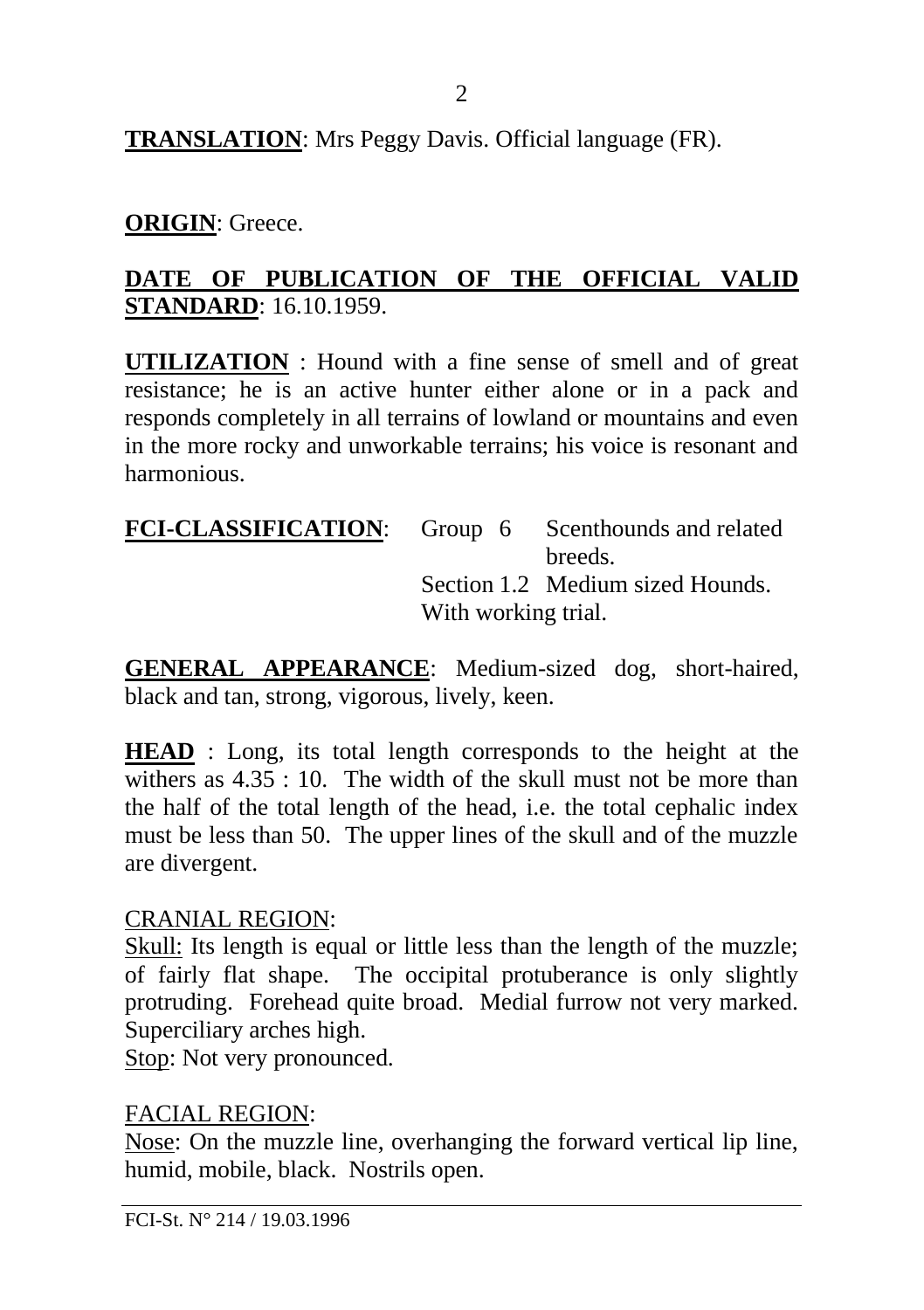Muzzle: Its length is equal or a little more than that of the skull. Nasal bridge straight or, in males, slightly arched.

Lips: Rather developed.

Jaws/Teeth: Strong jaws meeting perfectly either in scissor or pincer bite. Strong, white teeth.

**EYES**: Normal size, neither deep set nor prominent, brown colour with lively and intelligent expression.

**EARS**: Of medium length (almost half the length of the head), set on high, i.e. above the zygomatic arches, flat, rounded at the lower extremity and hanging vertically.

**NECK**: Powerful, muscled, without dewlap, descending harmoniously towards the shoulders. Its length corresponds to the total length of the head nearly as 6.5: 10.

**BODY**: The length of the body is 10% more than the height at the withers.

Topline: Straight, slightly convex at the loins.

Withers: Slightly raised above the backline.

Back: Long, straight.

Loin: Slightly arched, short, strong, well muscled.

Croup: Long, broad, well muscled, slightly sloping.

Chest: Well developed, deep, let down at elbow level. Ribs slightly sprung.

Underline and belly: Lean, slightly tucked up.

**TAIL**: Not long, reaching at maximum the point of the hock; set rather high, thick at the root and tapering slightly towards its tip; in movement carried sabre-fashion.

# **LIMBS**

# FOREQUARTERS:

General appearance: Good straight legs seen from the front and in profile, well muscled and robust.

Shoulder: Sloping, well muscled and close to the thorax.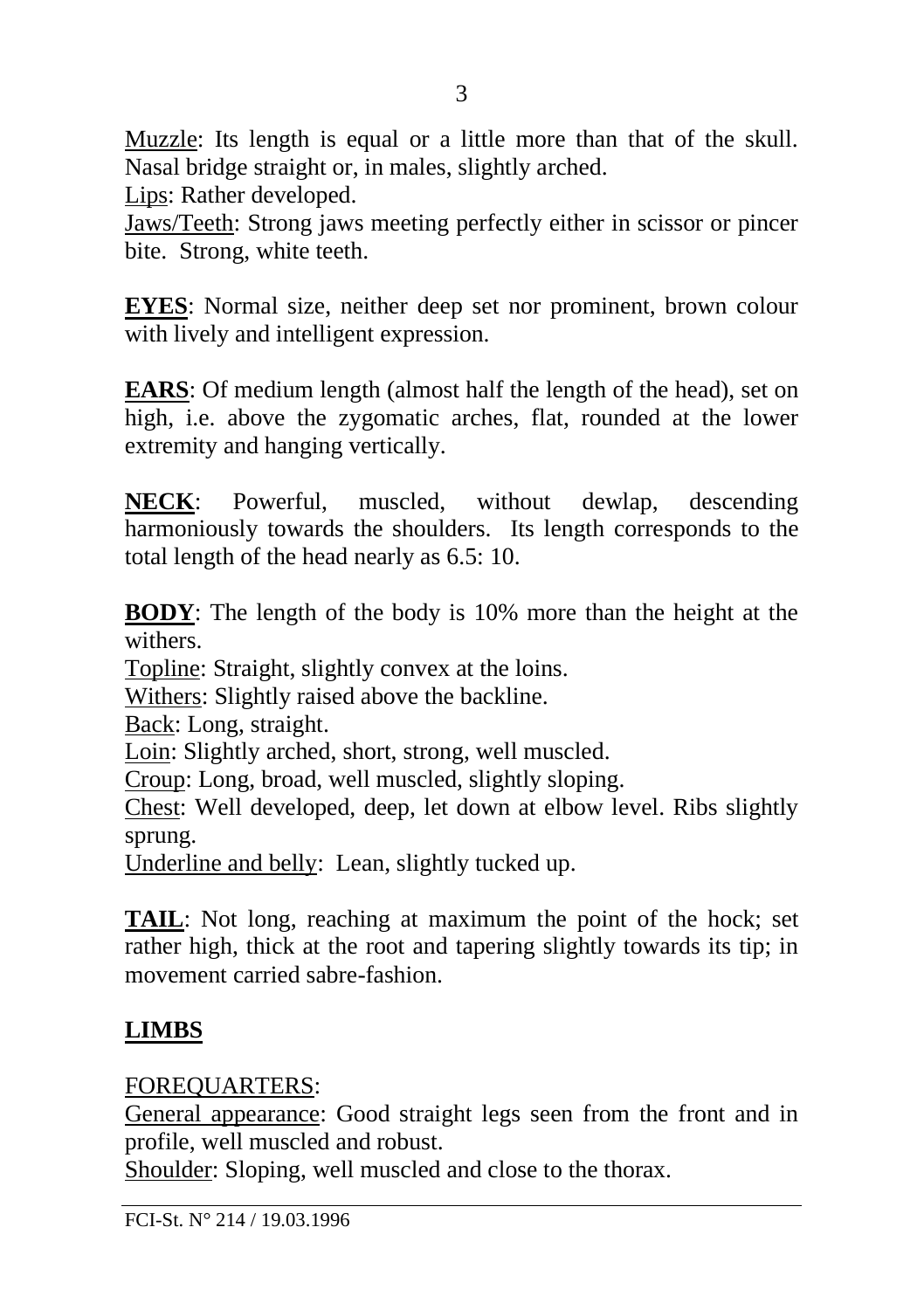Arm: Oblique, muscular, robust.

Forearm: Straight, long, well boned.

Pastern joint: Lean, not prominent.

Metacarpus (Pastern): Of sufficient length, strong, rather straight, never hollow.

Forefeet: Rounded, compact; strong toes, close, arched; strong nails, curvec, black; pads large, hard, tough.

### HINDQUARTERS:

General appearance: Well straight and vertical seen from behind and in profile; well muscled and robust.

Thigh: Long, strong, well muscled.

Leg: Slanted, long, strong.

Hock joint: Lean, strong, medium height, bent.

Hock: Strong, lean, quite long, almost straight, without dewclaws. Hind feet: Same as the forefeet.

# **GAIT/MOVEMENT**: Swift and light.

# **COAT**

Hair: Short, dense, a little hard, close fitting.

Colour: Black and tan. A small white patch on the chest is tolerated. The visible mucous membranes, the nose and the nails black.

### **SIZE AND WEIGHT**:

| Height at the withers: For males: 47-55 cm. |                                 |           |  |
|---------------------------------------------|---------------------------------|-----------|--|
|                                             | For females: $45-53$ cm.        |           |  |
|                                             | Tolerance of more or less 2 cm. |           |  |
| Weight:                                     |                                 | 17-20 kg. |  |

**FAULTS** : Any departure from the foregoing points should be considered a fault and the seriousness with which the fault should be regarded should be in exact proportion to its degree and its effect upon the health and welfare of the dog.

• Muzzle short and broad.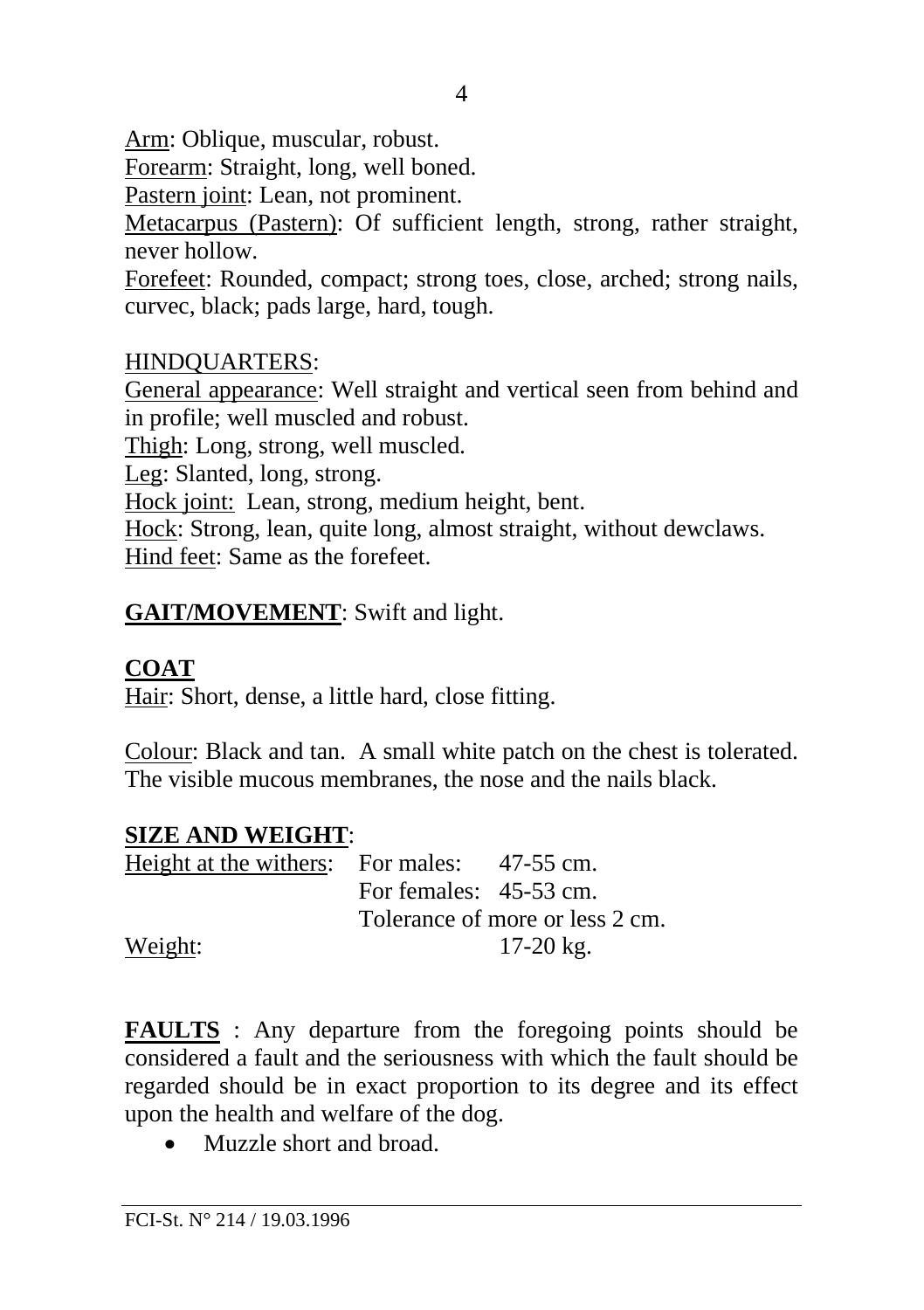- Ears too long or too short, pointed, twisted.
- Neck too short.
- Upper line convex or concave.
- Loins flat, narrow.
- Croup short, narrow, not sloping.
- Lower line very let down or too drawn up.
- Tail long, heavy, curly.
- Pastern and hocks too short or too long, thin, hollow.
- Cow-or barrel hocks.
- Harefeet.

# **DISQUALIFYING FAULTS**:

- Aggressive or overly shy.
- Any dog clearly showing physical or behavioural abnormalities.
- Convergence of the upper longitudinal axes of the skull and the nasal bridge.
- Nasal bridge concave, muzzle very pointed.
- Over-or undershot mouth
- Ears semi-erect.
- Tail curved up.
- Legs out of vertical.
- Dewclaws.
- Other colour that the specified for the coat, the nose, the eyes and the nails.
- Total depigmentation of the visible mucous membranes.
- Height at the withers over or under the indications of the standard.

# **SCALE OF POINTS**

| General appearance      | 20 |
|-------------------------|----|
| Head (skull and muzzle) | 15 |
| Eyes                    | 5  |
| Ears                    | 5  |
| Neck                    | 5  |
| Body                    | 15 |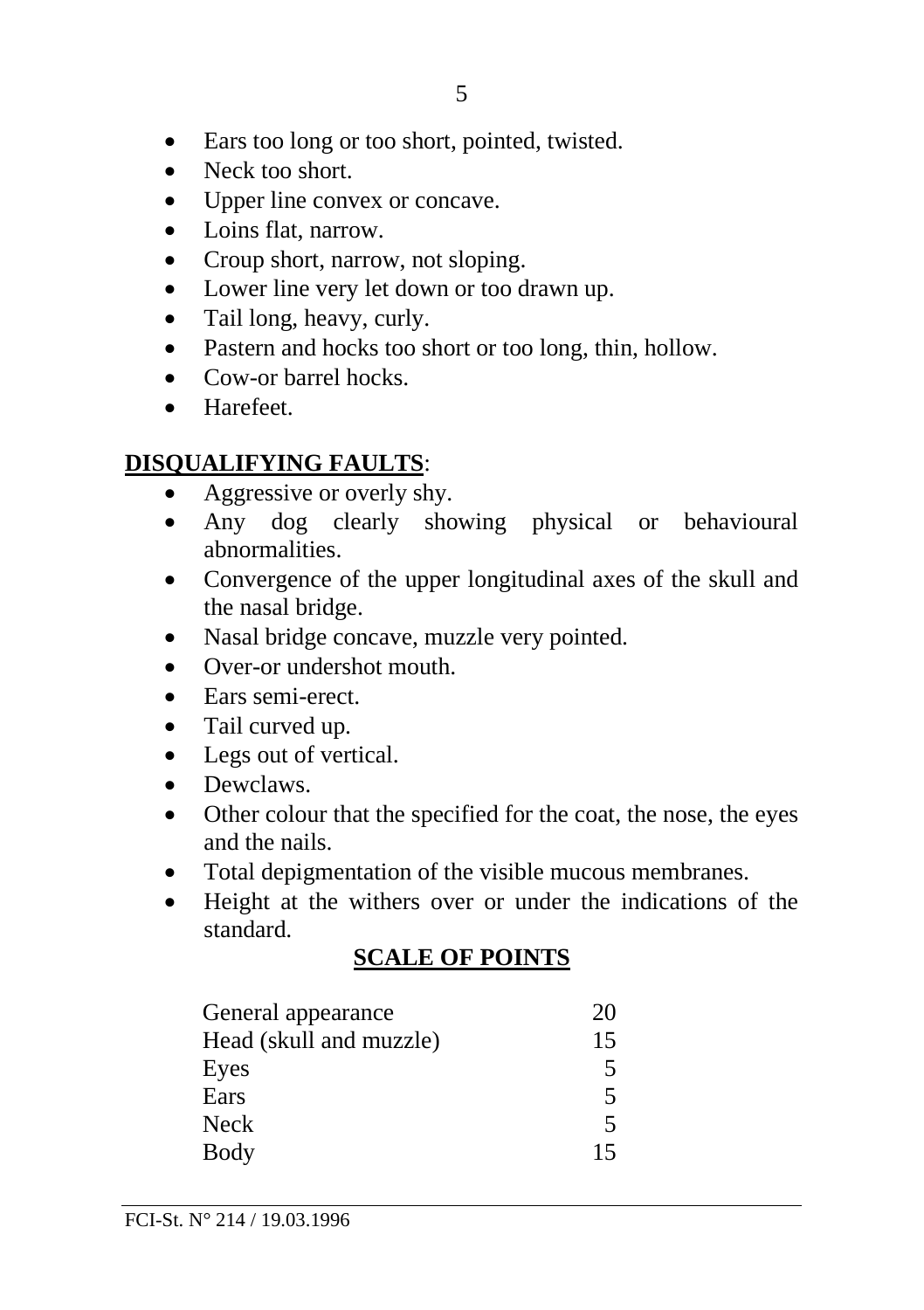| Legs | 20         |
|------|------------|
| Tail | 5          |
| Coat | 10         |
|      | 100 points |

### **QUALIFICATION**

| Excellent: | points not less than | 90 points |
|------------|----------------------|-----------|
| Very good: | points not less than | 80 points |
| Good:      | points not less than | 70 points |
| Fair:      | points not less than | 60 points |

### **N.B.:**

- Male animals should have two apparently normal testicles fully descended into the scrotum.
- Only functionally and clinically healthy dogs, with breed typical conformation should be used for breeding.